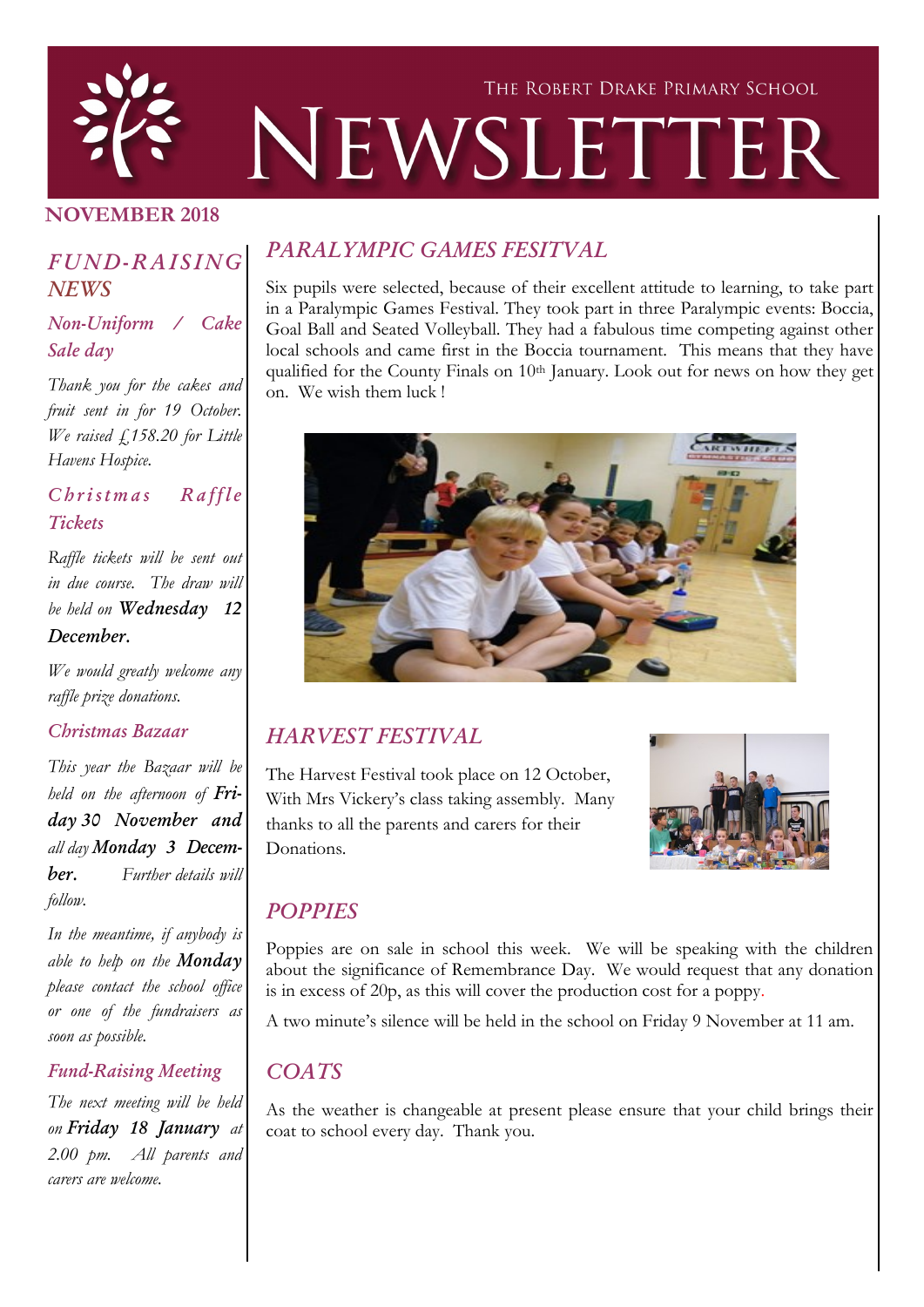### *GOVERNOR NEWS*

#### *Attendance*

*The attendance for October was 97%. This was due to several parents /carers taking their children out of school for holidays. The Governors would like to remind parents /carers of the importance for good attendance.*

# *CHILDREN IN NEED - NOVEMBER 2018*

The School Council are arranging a special day on Friday 16 November to raise money for Children in Need. The Council has decided Robert Drake is going spotty for Children in Need, so children can wear spotty clothes to school. All pupils should wear school shoes or trainers. They should not wear: face paints, hair spray or full football kits (but they can wear football shirts). Pudsey ears or headbands may be worn.

There will be a collection tin in each class and we hope you will help us raise lots of money for Children in Need.

### *NEW INTAKE - SEPTEMBER 2019*

The Open Evening for the new intake has already taken place. However, there is still some limited availability to book a school tour. These are being held during the term for parents / carers of children due to start school in September 2019 - please contact the school office to book a place.

## *HOME / SCHOOL READING RECORDS*

As noted in the recent letter home, and to comply with GDPR, the school is requesting that any messages that contain personal information, eg, medical information or details about sensitive family circumstances, be written on a separate price of paper and sent in to school in a sealed envelope instead of in the Reading Record. In order that teaches receive the letter, please write a message in the Reading Record indicating that there is a letter for the teacher's attention.

Your assistance in this matter is greatly appreciated.

# *YEARS 5 & 6 PERFORMANCE - CINDERELLA ROCKER-FELLA*

This year the Year 5 and 6 performances will take place on Thursday 15 November. There will be a morning and an afternoon performance. Tickets will be limited to 3 per pupil and are available to purchase on ParentPay.

Further details have already been circulated.

## *CHRISTMAS PERFORMANCE DATES*

As previously advised children in Years 3 and 4 will be taking part in a carol concert at St Peter's Church on Thursday 13 December at 2 pm. Children in EYFS will be performing their Christmas show on Tuesday 11 December at 9.15 am and 2.30 pm.

Years 1 and 2 (KS1) will be taking part in their Christmas performances on Wednesday 5 December and Thursday 6 December, both at 9.15 am.

Further details to be circulated closer to the time.

### *EDUCATIONAL VISITS*

Years 2 & 1 took a trip to Mountfitchet Toy Museum and Castle this term. All the children had a great day and especially enjoyed learning about all the toys from years gone by.